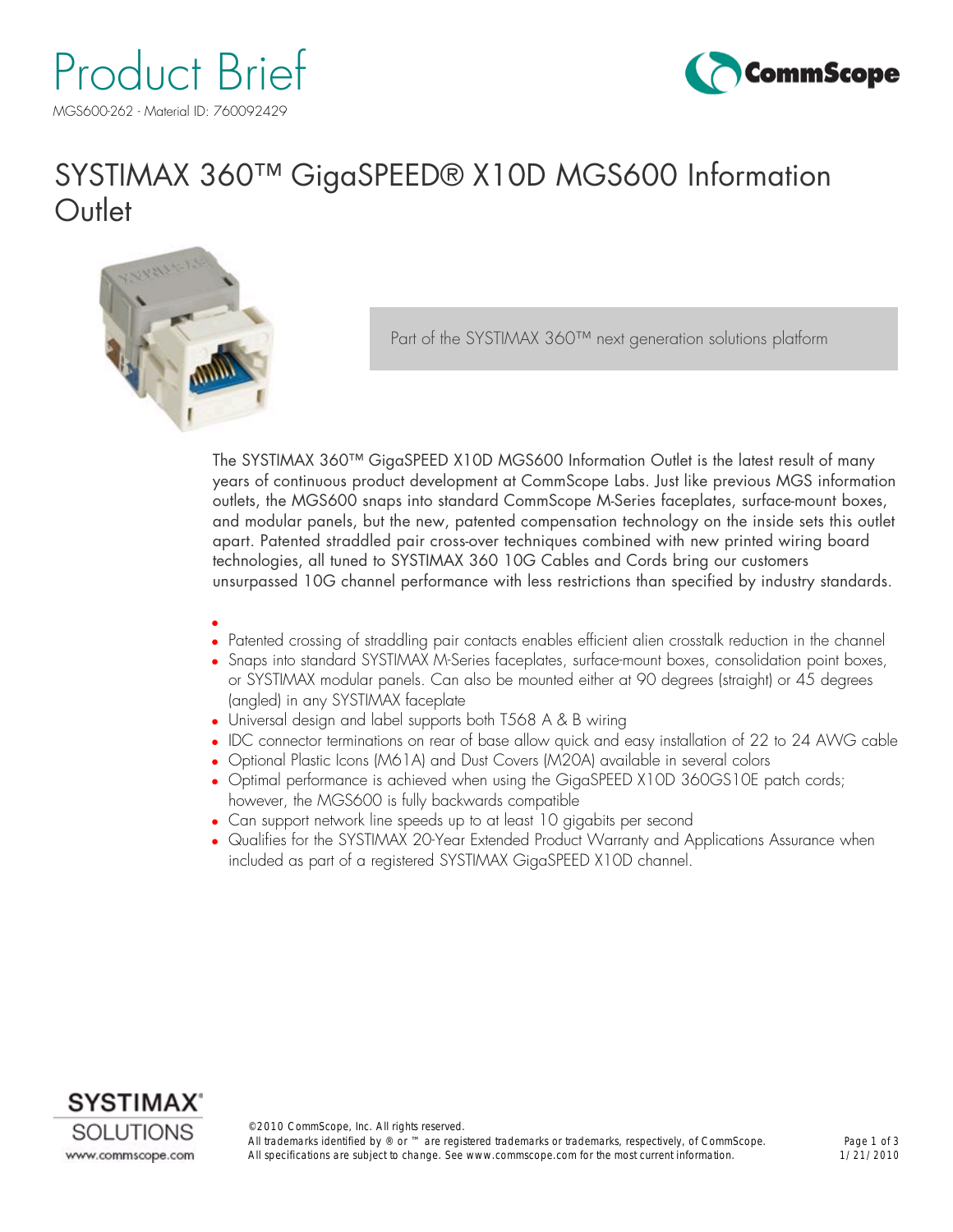# Product Specifications



#### MGS600-262 Material ID: 760092429

MGS600 Series GigaSPEED® X10D Information Outlet - White

### CHARACTERISTICS

#### Dimensions

| Depth  | 30.48 mm   1.20 in           |  |
|--------|------------------------------|--|
| Height | $20.32 \text{ mm}$   0.80 in |  |
| Width  | $20.32 \text{ mm}$   0.80 in |  |

#### Electrical Specifications

| <b>ANSI/TIA Category</b>                                               | 6A                            |
|------------------------------------------------------------------------|-------------------------------|
| Contact Resistance Variation, maximum                                  | 20 mOhm                       |
| Contact Resistance, maximum                                            | 100 mOhm                      |
| <b>Current Rating</b>                                                  | 1.5 A @ 20 °C<br>1.5A @ 68 °F |
| Dielectric Withstand Voltage, RMS, conductive surface 1500 Vac @ 60 Hz |                               |
| Dielectric Withstand Voltage, RMS, contact-to-contact 1000 Vac @ 60 Hz |                               |
| Insulation Resistance, minimum                                         | 500 MOhm                      |
|                                                                        |                               |

#### Environmental Specifications

| Flammability Rating   | UL 94 V-0                              |
|-----------------------|----------------------------------------|
| Operating Temperature | $-10$ °C to +60 °C (+14 °F to +140 °F) |
| Relative Humidity     | Up to 95%, non-condensing              |
| Safety Standard       | CUL I UL                               |
| Storage Temperature   | $-40$ °C to +70 °C (-40 °F to +158 °F) |

#### General Specifications

| Brand             | GigaSPEED® X10D   SYSTIMAX®   SYSTIMAX 360™ |
|-------------------|---------------------------------------------|
| Cable Type        | U/UTP (unshielded)                          |
| Color             | White                                       |
| Product Type      | Outlet                                      |
| Package, guantity |                                             |

#### Mechanical Specifications

Conductor Gauge, stranded 22 AWG | 24 AWG Conductor Type **Solid** | Stranded (7 strands)

Conductor Gauge, solid 22 AWG | 24 AWG | 26 AWG



©2010 CommScope, Inc. All rights reserved. All trademarks identified by ® or ™ are registered trademarks or trademarks, respectively, of CommScope. All specifications are subject to change. See www.commscope.com for the most current information.